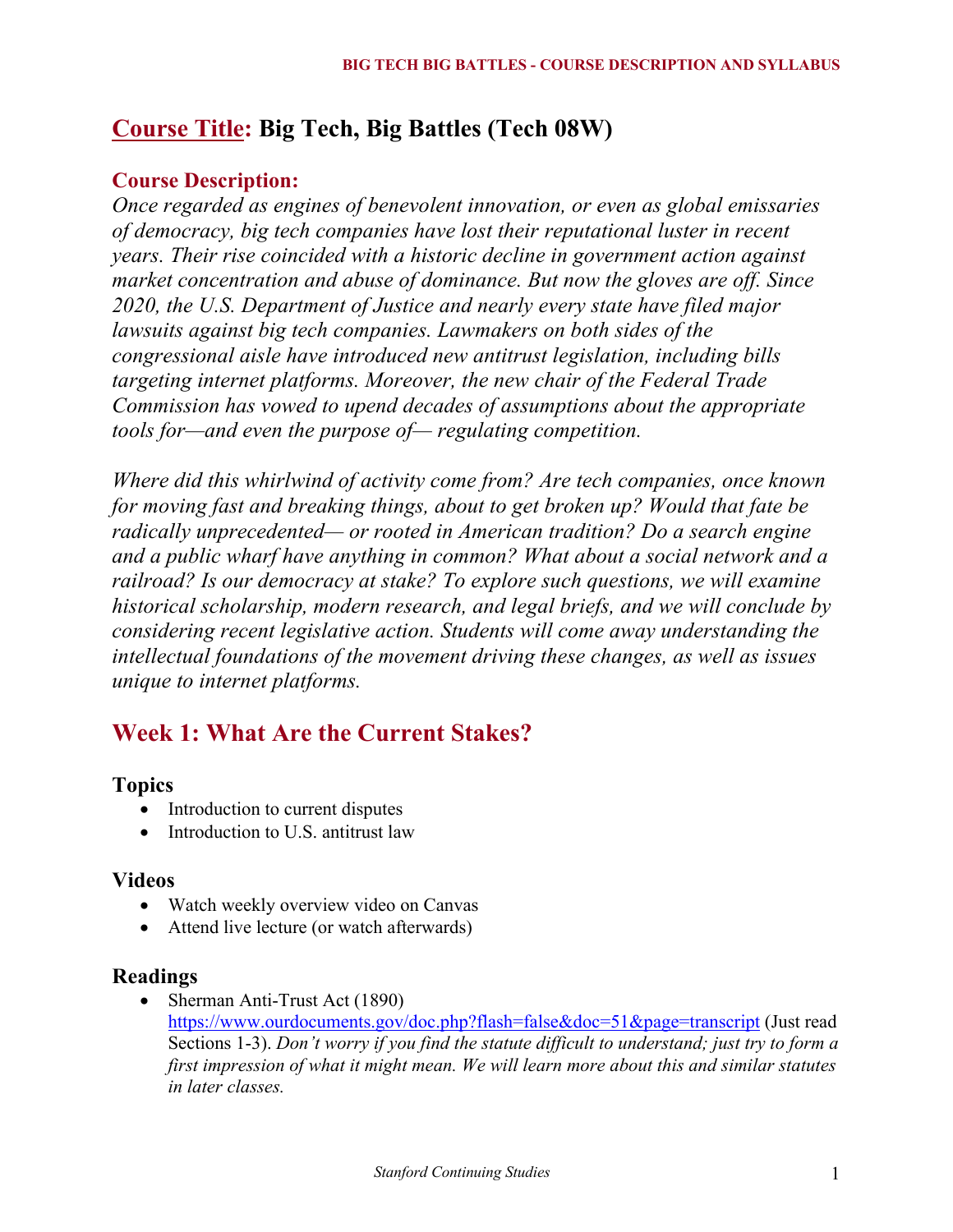- Antitrust Modernization Commission: Report and Recommendations (April 2007), https://digital.library.unt.edu/ark:/67531/metadc1228317/m2/1/high\_res\_d/amc\_final\_rep ort.pdf (bipartisan report to Congress) *(just read the first two and a half pages of the Introduction—stop before Repeal of the Robinson-Patman Act)*
- Cases
	- o *Federal Trade Commission v. Facebook, Inc*., First Amended Complaint (Sept. 8, 2021),

https://storage.courtlistener.com/recap/gov.uscourts.dcd.224921/gov.uscourts.dcd. 224921.82.0.pdf (Just read Section I: Nature of the Case, pages 1-6)

- o *District of Columbia v. Amazon.com, Inc*., Complaint (May 25, 2021) https://oag.dc.gov/sites/default/files/2021-05/Amazon-Complaint-.pdf (Just read Introduction, pages 1-5)
- o *U.S. v. Google LLC*, Amended Complaint (Jan. 15, 2021) https://www.justice.gov/atr/case-document/file/1428271/download (Just read Introduction, pages 1-5)
- o *Epic Games, Inc. v. Apple Inc.,* Complaint, https://www.courtlistener.com/docket/17442392/1/epic-games-inc-v-apple-inc/ (Just read Nature of the Action, pages 1-7)

# **Optional Videos**

- *If you do not have a background in law, consider watching these videos:*
	- o Civil Procedure: How to Draft a Well Pleaded Complaint (just 2:12- 4:42) https://youtu.be/c4HaGGX2NlY?t=132
	- o Drafting an Answer to a Civil Complaint, https://www.youtube.com/watch?v=vmdbKS6q65g
	- o Federal Court Litigation Timeline by Attorney Steve, https://www.youtube.com/watch?v=6oZWiCq8trE

# **Question Prompts for Discussion Posts**

- What are your primary concerns (if any!) about Big Tech? Which company is most concerning to you? (Feel free to discuss any company—it does not have to be one of the companies named in the lawsuits from this week's readings).
- Looking at the literal text of the original Sherman Act, what kind of business practices or structures do you think would be outlawed? (For now, put aside any prior knowledge you may have about case law or later legislation— this week is about first impressions).
- What do you think about the goals identified by the 2007 Antitrust Modernization Commission, such as fostering innovation and promoting consumer welfare? Do those goals seem relevant to your concerns about Big Tech— or are they beside the point?
- Choose one of the lawsuits covered in this week's readings. What is your first impression about that lawsuit? What are you curious to learn more about?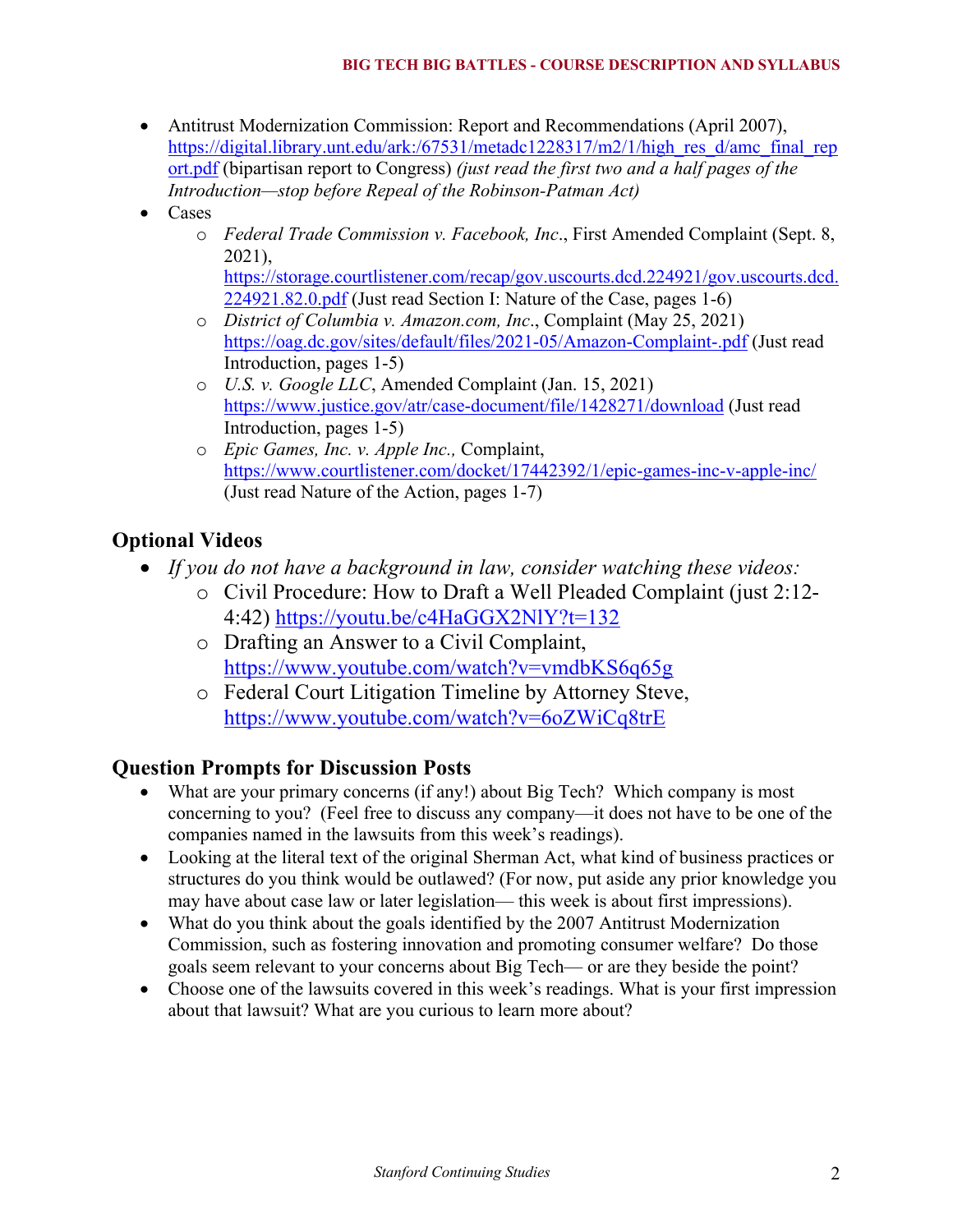# **Week 2: How Did We Get Here? (Part I)**

## **Topics**

- Early English and American Traditions of Business Regulation
	- o State charters for corporations
	- o Common law principles
	- o Common carriage requirements
- Antitrust History (Part 1)
	- o The Populist Era
	- o The Trustbuster Era
	- o The New Deal Era
	- o Post-WWII

#### **Videos**

- Watch weekly overview video on Canvas
- Google, Facebook, Amazon and The Future of Antitrust Laws, CNBC (Aug. 16, 2019) https://youtu.be/IcghGCBROR0 (watch up to 7:08)
- Attend live lecture (or watch afterwards)

#### **Podcast**

• Antitrust 1: Standard Oil, Planet Money (Feb. 23, 2019), https://www.npr.org/sections/money/2019/02/15/695131832/antitrust-1-standard-oil, (just listen to  $10:23 - 19:03$ 

## **Readings**

- David K. Millon, The First Antitrust Statute, 29 Washburn L. J. 141 (1990), https://scholarlycommons.law.wlu.edu/cgi/viewcontent.cgi?referer=&httpsredir=1&articl  $e=1175\&context=wlufac$  (Read entire article)
- Sanjukta Paul, Recovering the Moral Economy Foundations of the Sherman Act (April 14, 2020). Yale Law Journal, (Volume 131), Available at SSRN: https://ssrn.com/abstract=3564452 (discussing the original political coalition that drove the Sherman Act) (just read pages 198-203)
- Talia Stender, The Progressive Tradition: An LPE Reading List and Introduction, https://lpeproject.org/wp-content/uploads/2020/10/Progressive-Tradition-Primer.pdf (pages 1-3 only)
- Sherman Anti-Trust Act (1890), introduction to the statute by U.S. National Archives and Records Administration https://www.ourdocuments.gov/print\_friendly.php?flash=false&page=&doc=51&title=Sh erman+Anti-Trust+Act+%281890%29
- Testimony of John D. Rockefeller, President of the Standard Oil Company, 1899, https://energyhistory.yale.edu/library-item/testimony-john-d-rockefeller-presidentstandard-oil-company-1899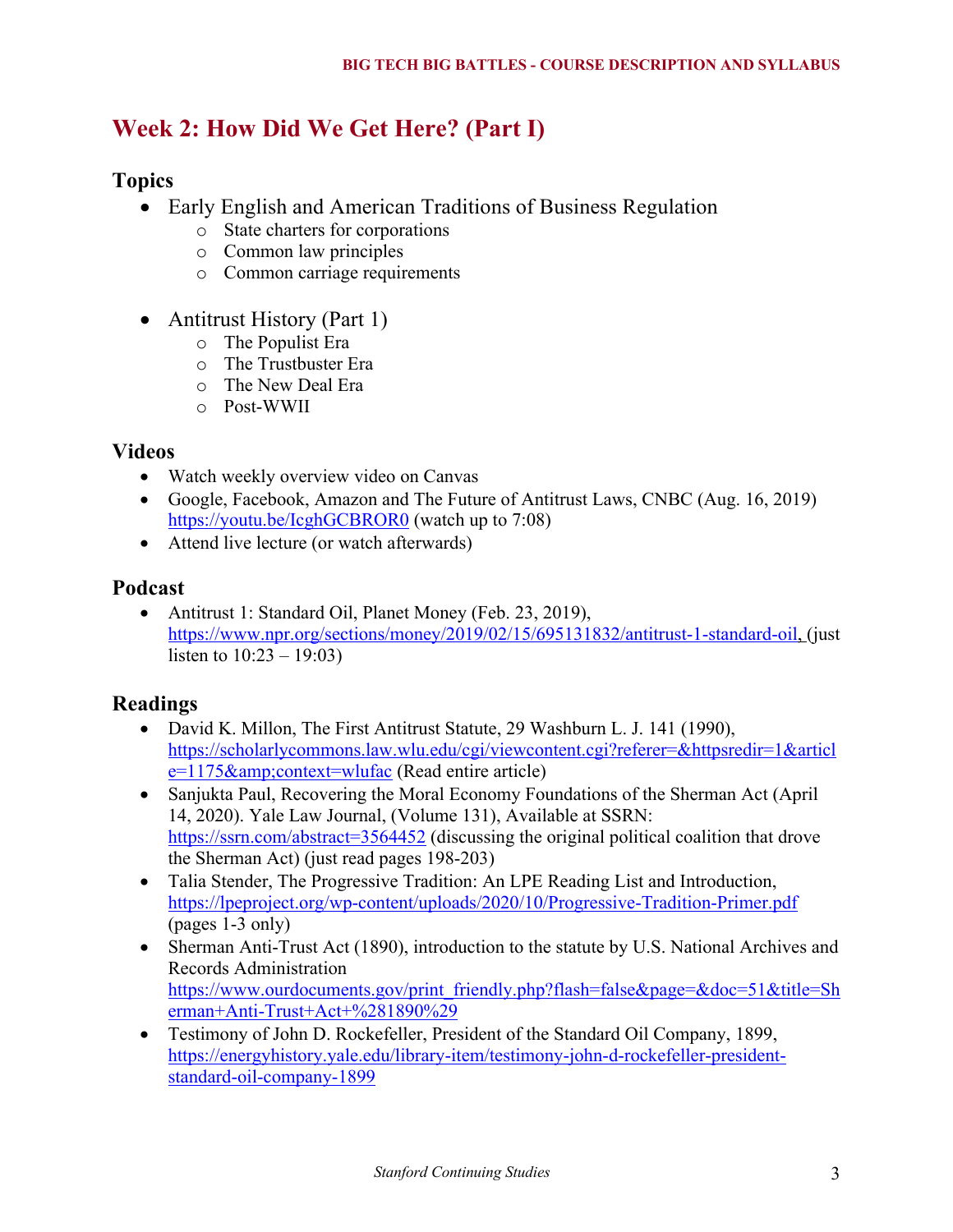- The Regulation of Competition Versus the Regulation of Monopoly by Louis D. Brandeis, An address to the Economic Club of New York on November 1, 1912, https://louisville.edu/law/library/special-collections/the-louis-d.-brandeis-collection/theregulation-of-competition-versus-the-regulation-of-monopoly-by-louis-d.-brandeis *(the "great leader" of a "new party" referenced in this speech is Theodore Roosevelt of the Progressive/Bull Moose Party; Brandeis served as an advisor to Woodrow Wilson, who won the 1912 Presidential election)*
- Brief Summaries of Selected Laws:
	- o The Clayton Antitrust Act, Historical Highlights, U.S. House of Representatives, https://history.house.gov/HistoricalHighlight/Detail/15032424979
	- o Clayton Antitrust Act, U.S. 1914, Encyclopedia Britannica summary https://www.britannica.com/event/Clayton-Antitrust-Act
	- o Federal Trade Commission Act, U.S. 1914, Encyclopedia Britannica summary https://www.britannica.com/event/Federal-Trade-Commission-Act
	- o Federal Trade Commission, U.S. Government Agency, Encyclopedia Britannica, https://www.britannica.com/topic/Federal-Trade-Commission
	- o Robinson-Patman Act (1936), Encyclopedia Britannica, https://www.britannica.com/topic/Robinson-Patman-Act
	- o The Celler-Kefauver Act, Investopedia summary, https://www.investopedia.com/terms/c/the-celler-kefauver-act.asp
	- o Hart-Scott-Rodino Act (1976), FTC summary, https://www.ftc.gov/enforcement/statutes/hart-scott-rodino-antitrustimprovements-act-1976
- Robert Pitofsky, *Political Content of Antitrust*, 127 U. Pa. L. Rev. 1051 (1979), https://scholarship.law.upenn.edu/penn\_law\_review/vol127/iss4/19 (pages 1060-1064)
- Louis B. Schwartz, *"Justice*" *and Other Non-Economic Goals of Antitrust*, 127 U. Pa. L. Rev. 1076 (1979), https://scholarship.law.upenn.edu/penn\_law\_review/vol127/iss4/20 (responding to Pitofsky's characterization of Wright-Patman Act)
- David Morris, Defending the Public Good: FDR's Portland Speech, ILSR (Sept. 11, 2013) https://ilsr.org/defending-public-good-fdrs-portland-speech/
- Tim Wu, Bell Labs and Centralized Innovation, Communications of the ACM, May 2011, Vol. 54 No. 5, Pages 31-33, https://cacm.acm.org/magazines/2011/5/107696-belllabs-and-centralized-innovation/fulltext
- Tim Wu, Tech Dominance and the Policeman at the Elbow, COLUMBIA PUBLIC LAW RESEARCH PAPER NO. 14-623 (2019), https://scholarship.law.columbia.edu/faculty\_scholarship/2289 (just read Part III)

# *Optional - References*

• Modern version of antitrust laws: 15 U.S. Code Chapter 1 https://www.law.cornell.edu/uscode/text/15/chapter-1 (Sherman Act is Sections 1-7; and the Clayton Act as amended by the Robinson-Patman Act, the Celler–Kefauver Act, and Hart–Scott–Rodino Antitrust Improvements Act, is at Sections 12-27)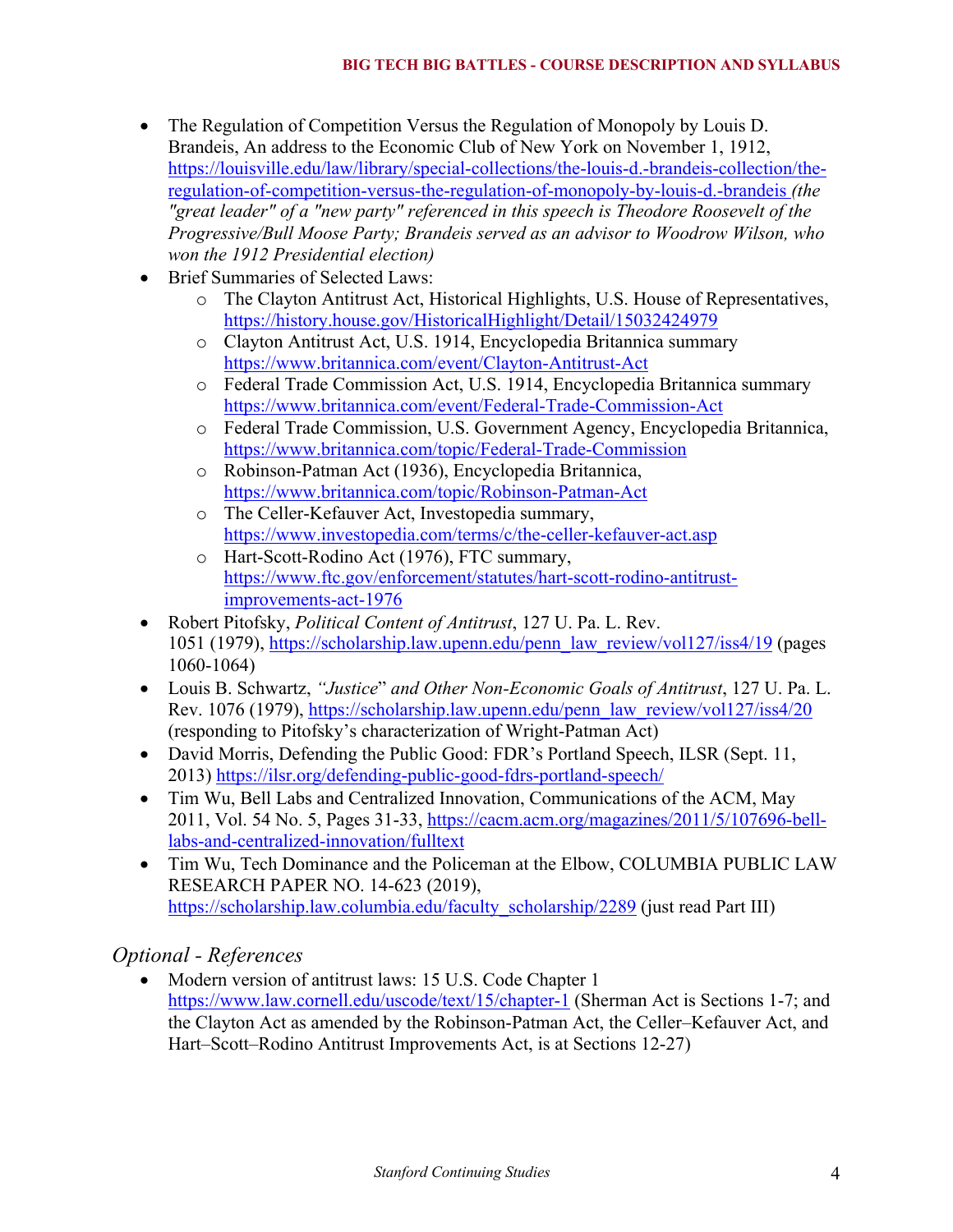### *Optional - Selected Cases*

- *Standard Oil Co. of New Jersey v. United States*, 221 U.S. 1 (1911), https://supreme.justia.com/cases/federal/us/221/1/ (breaking up Standard Oil and holding that business combinations are illegal only when engaged in "unreasonable" restraints of trade)
- *United States v. Aluminum Co. of Am*., 148 F.2d 416, 428 (2d Cir. 1945) (*Alcoa*), https://law.justia.com/cases/federal/appellate-courts/F2/148/416/1503668/ (Judge Learned Hand rejects "rule of reason" approach)
- *Northern Pacific R. Co. v. United States*, 356 U.S. 1 (1958), https://supreme.justia.com/cases/federal/us/356/1/ (affirming judgment finding railroad's "preferential routing" agreements to be unlawful as unreasonable restraints of trade under § 1 of the Sherman Act)
- *United States v. E.I. du Pont de Nemours & Co*., 366 U.S. 316, 331 (1961), https://supreme.justia.com/cases/federal/us/366/316/ (divestiture has "been called the most important of antitrust remedies. It is simple, relatively easy to administer, and sure.")
- *Brown Shoe Co., Inc. v. United States*, 370 U.S. 294 (1962) https://supreme.justia.com/cases/federal/us/370/294/ (affirming order of divestiture in merger on basis that it would have substantially lessened competition under  $\S 7$  of Clayton Act).
- *United States v. Grinnell Corp*., 384 U.S. 563 (1966) https://supreme.justia.com/cases/federal/us/384/563/ ("[t]he offense of monopoly under § 2 of the Sherman Act has two elements: (1) the possession of monopoly power in the relevant market and (2) the willful acquisition or maintenance of that power as distinguished from growth or development as a consequence of a superior product, business acumen, or historic accident.")

## **Question Prompts for Discussion Posts**

- What do you think about John D. Rockefeller's views of the advantages and disadvantages of trusts?
- Do you think monopoly power is unavoidable in some (or even all) industries? If so, what are the typical characteristics of those industries?
- Do you agree with Louis Brandeis and Tim Wu that monopolies can delay or even suppress innovation?
- What do you think about the statements made by the co-sponsors of the Celler-Kefauver Act? (*See* Pitofsky article, pages 1062-1063).
- Is there anything else you found interesting in this week's readings?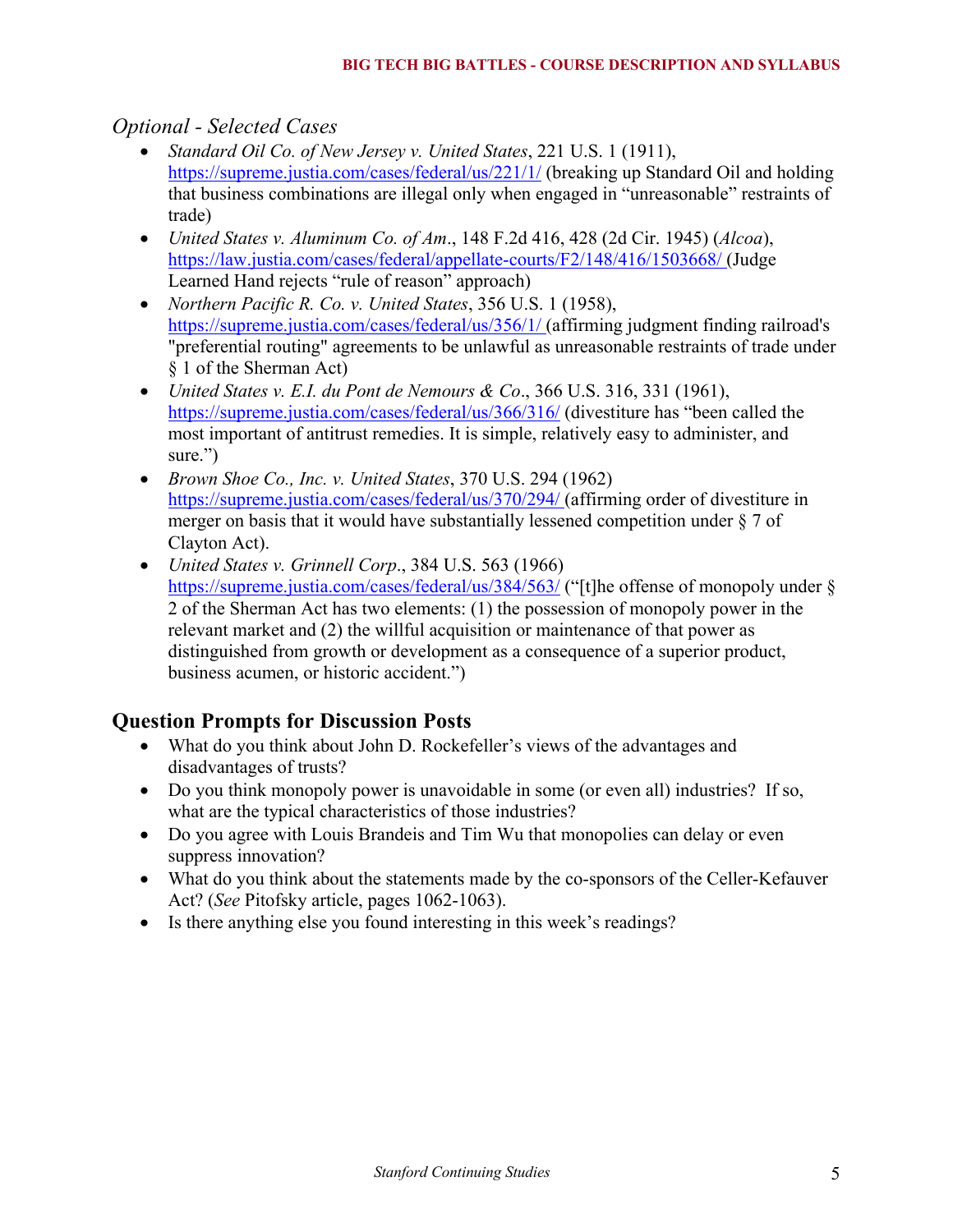# **Week 3: How Did We Get Here? (Part II)**

### **Topics**

- The Chicago School & Robert Bork
- The Neo-Brandeisians

### **Videos**

- Watch weekly overview video on Canvas
- What Is the Consumer Welfare Standard? Robert Bork Jr., July 22, 2021 https://www.youtube.com/watch?v=fW\_08XmYx-A
- Google, Facebook, Amazon and The Future of Antitrust Laws, CNBC (Aug. 16, 2019) https://youtu.be/IcghGCBROR0 (watch from 7:09 to the end)
- Attend live lecture (or watch afterwards)

#### o **Guest Speaker: Hal Singer, Econ One**

*Hal Singer is an expert in antitrust, consumer protection, and regulation. He has researched, published, and testified on competition-related issues in a wide variety of industries, including media, pharmaceuticals, sports, and finance. He has extensive experience providing expert economic and policy advice to regulatory agencies in the United States and Canada, as well as before congressional committees. Dr. Singer is also a Senior Fellow at the George Washington Institute of Public Policy and an Adjunct Professor at Georgetown University, McDonough School of Business, where he teaches advanced pricing to MBA candidates. In 2018, the American Antitrust Institute honored Dr. Singer with an antitrust enforcement award* 

# *for his work in the Lidoderm antitrust litigation.*

## **Readings**

The Chicago School and its impact on enforcement

- Bork, Robert H. "Legislative Intent and the Policy of the Sherman Act." The Journal of Law & Economics 9 (1966). http://www.jstor.org/stable/724991 (Note: this is free to read online, but requires creating an account on JSTOR) (just read pages 7-14)
- Crane, Daniel A., The Tempting of Antitrust: Robert Bork and the Goals of Antitrust Policy, Antitrust L. J. 79, no. 3 (2014), https://repository.law.umich.edu/cgi/viewcontent.cgi?article=2549&context=articles (just read pages 835-842)
- Antitrust Modernization Commission: Report and Recommendations (April 2007), https://digital.library.unt.edu/ark:/67531/metadc1228317/m2/1/high\_res\_d/amc\_final\_rep\_ ort.pdf (Chicago-friendly account of the rise of consumer welfare standard) (just read pages 33-36)
- Antitrust Enforcement Data, Yale School of Management, https://som.yale.edu/centers/thurman-arnold-project-at-yale/antitrust-enforcement-data (just read "The state of antitrust enforcement in the United States" section, with charts).
- Sandeep Vaheesan, Privileging Consolidation and Proscribing Cooperation: The Perversity of Contemporary Antitrust Law, 1 Journal of Law & Political Economy 28 (2020), (just read pages 28-31) https://escholarship.org/uc/item/8cj0z1tq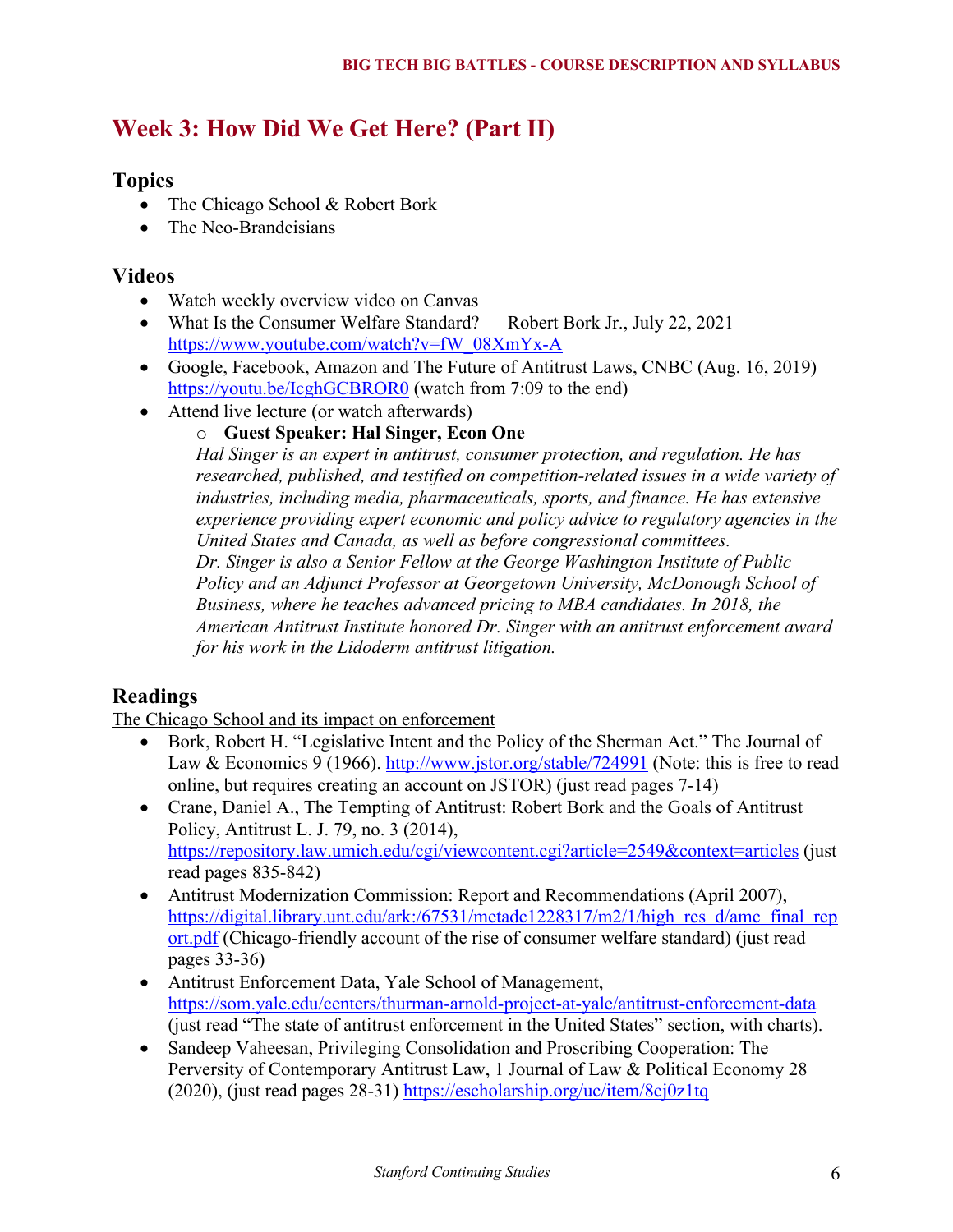• American Economic Liberties Project, Letter to Chairman Cicilline and Ranking Member Buck, March 18, 2021, https://www.economicliberties.us/wpcontent/uploads/2021/03/ACAL-Letter-Hearing-3-18-21-FINAL.pdf (just read the section entitled "Unmaking a Flawed Ideology" on pages 2-5)

#### The New Brandeis movement

- David Dayen, This Budding Movement Wants to Smash Monopolies, The Nation, April 4, 2017, https://www.thenation.com/article/archive/this-budding-movement-wants-tosmash-monopolies/
- Lina Khan, *The New Brandeis Movement: America's Antimonopoly Debate*, 9 J. European Competition L. & Prac. 131 (2018), https://academic.oup.com/jeclap/article/9/3/131/4915966
- Lina M. Khan, Amazon's Antitrust Paradox, 126 Yale L.J. (2016), available at: https://digitalcommons.law.yale.edu/ylj/vol126/iss3/3 (read Introduction and Parts I and II, pages 712-746)

# *Optional - Selected Cases*

- *GTE Sylvania Inc. v. Cont'l T.V., Inc*., 537 F.2d 980, 1000 (9th Cir. 1976) (en banc), aff'd, 433 U.S. 36 (1977), https://supreme.justia.com/cases/federal/us/433/36/ (overruling application of *per se* rule to location restrictions in Section 1 action and imposing rule of reason standard instead)
- *Reiter v. Sonotone Corp*., 442 U.S. 330, 343 (1979) https://www.courtlistener.com/opinion/110101/reiter-v-sonotone-corp/ (citing Bork for the proposition that Congress designed the Sherman Act as a consumer welfare prescription).
- *Berkey Photo, Inc. v. Eastman Kodak Company*, 603 F.2d 263 (2d Cir. 1979), https://law.justia.com/cases/federal/appellate-courts/F2/603/263/105215/ (identifying monopoly leveraging—the use of monopoly power to gain a competitive advantage in a second market— as an independent violation of the Sherman Act).
- *Matsushita v. Zenith Radio Corp*., 475 U.S. 574 (1986), https://supreme.justia.com/cases/federal/us/475/574/ ("there is a consensus among commentators that predatory pricing schemes are rarely tried, and even more rarely successful. *See, e.g*., Bork…")
- *Brooke Group Ltd. v. Brown & Williamson Tobacco Corp*., 509 U.S. 209 (1993), https://supreme.justia.com/cases/federal/us/509/209/ (establishing test requiring plaintiff to show that the alleged predator both set a price below cost and had a sufficient likelihood of recouping its predation-period losses through post-predation gains.)
- *Verizon Communications Inc. v. Law Offices of Curtis v. Trinko, LLP*, 540 U.S. 398, 408 (2004), https://supreme.justia.com/cases/federal/us/540/02-682/ (endorsing expansive view of doctrine of implied antitrust immunity—essentially, an assumption that if Congress set up a regulatory scheme that addresses an activity that could be subject to antitrust law, Congress did not want antitrust to also apply, because regulation alone would be sufficient)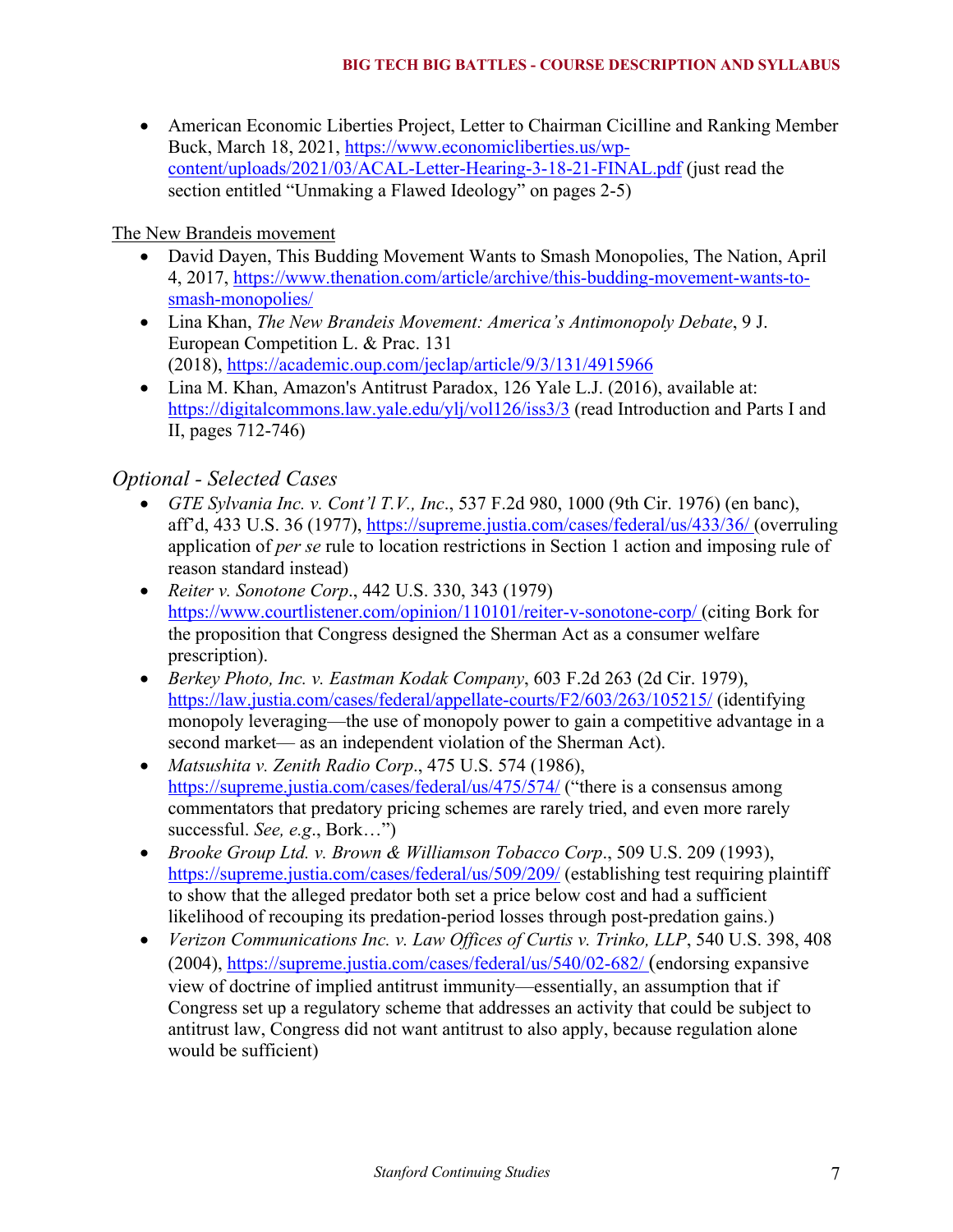#### **Question Prompts for Discussion Posts**

- How much do you think the law should be influenced by economic schools of thought? How much should the law (or individual cases) be influenced by moral or political values—even if they are not easily quantifiable?
- Which views did you find most compelling in this week's readings?
- What themes are you noticing across the history of antitrust and corporate regulation?

# **Week 4: (How) Are Internet Platforms Special?**

#### **Topics**

- Overview of issues unique to internet platforms
- Potential regulatory approaches

#### **Video**

- Watch weekly overview video on Canvas
- What Google, Facebook And Apple Can Learn From Microsoft's 1998 Antitrust Fight, CNBC, Sept. 6, 2019 https://www.youtube.com/watch?v=e33Go6gbL7s (start at 0:54)
- Hearing The Impact of Consolidation and Monopoly Power on American Innovation (Dec. 15, 2021): https://www.judiciary.senate.gov/meetings/the-impact-of-consolidationand-monopoly-power-on-american-innovation (watch  $1:08:10 - 1:12:59$  and  $1:37:38 -$ 1:41:34)
- Hearing Online Platforms and Market Power, Part 6: Examining the Dominance of Amazon, Apple, Facebook, and Google (July 29, 2020).Watch from 4:09:44 to 4:13:35 (Tim Cook and Lucy McBath),

https://judiciary.house.gov/calendar/eventsingle.aspx?EventID=3113

• Attend live lecture (or watch afterwards)

#### o **Guest Speaker: Antoine Prince Albert III of Public Knowledge**

*Antoine Prince Albert III is a Government Affairs Policy Counsel at Public Knowledge, Inc., a DC-based public interest group working to defend consumer rights in the emerging digital culture. At PK, Prince delivers high-impact advocacy strategies on issues like online platform governance and competition, Section 230, artificial intelligence and algorithms, music licensing, net neutrality, digital inclusion, and privacy. He is routinely consulted for critical insights on how technology functions within Black, Latino, and Indigenous communities in the United States, the Caribbean, and Africa.*

*Prior to joining Public Knowledge, Prince worked at Georgetown's Institute for Technology Law & Policy, The Leadership Conference for Civil and Human Rights, the Office of Senator Ron Wyden (D-OR), and Georgetown's Center on Privacy and Technology. Before working in public interest technology, he served as an Officer of the United States Navy and a high school teacher at La Salle College High School. Prince earned his J.D. from Georgetown University Law Center as a Global Law Scholar. He is a proud summa cum laude, Phi Beta Kappa alumnus of Morehouse*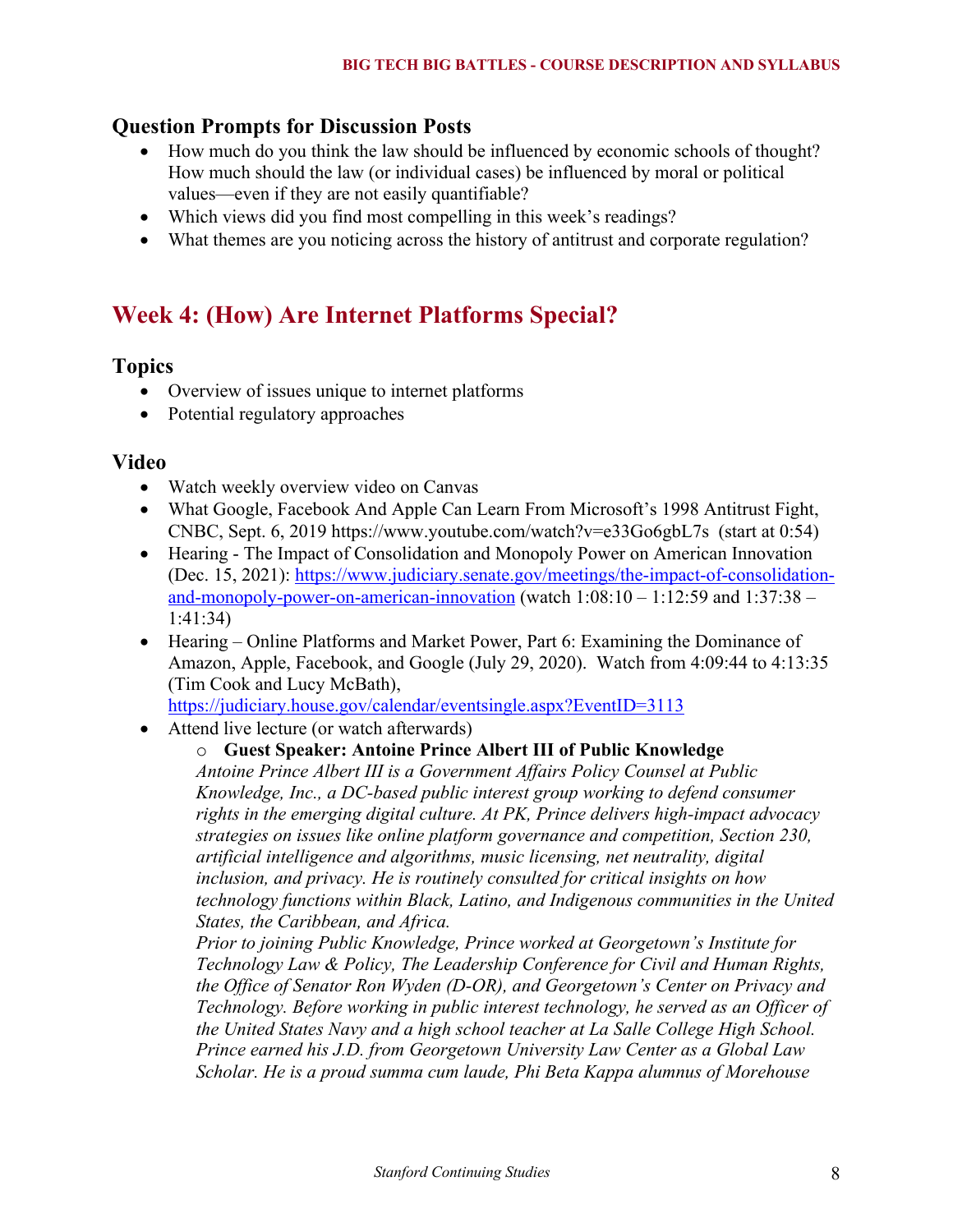*College. He hails from Philadelphia, PA, and expands his knowledge of African Diasporic cultures and music for leisure.*

# **Readings**

*Required readings*

- Antoine Prince Albert III on the market structure of digital platforms, Public Knowledge (Jan. 3, 2022), https://publicknowledge.org/antoine-prince-albert-iii-on-the-marketstructure-of-digital-platforms/
- K. Sabeel Rahman, The New Octopus, Logic (April 1, 2018), https://logicmag.io/scale/the-new-octopus/ (just read the later sections, starting from "Varieties of Corporate Power" to the end)
- Investigation of Competition in Digital Markets, Majority Staff Report of House Judiciary Subcommittee on Antitrust (2020) https://judiciary.house.gov/uploadedfiles/competition in digital markets.pdf (Just read section  $III(A)$  on pages 36-46)
- Lina M. Khan, Amazon's Antitrust Paradox, 126 Yale L.J. (2016), available at: https://digitalcommons.law.yale.edu/ylj/vol126/iss3/3 (just read pages 746-755)
- Dina Srinivasan, The Antitrust Case Against Facebook, Berkeley Business Law Journal Vol. 16, Issue 1 (Updated Jan. 2021) (Just read pages 46-55)
- Fiona Scott Morton, Why 'breaking up' big tech probably won't work," Washington Post (July 6, 2019), https://www.washingtonpost.com/opinions/2019/07/16/break-upfacebook-there-are-smarter-ways-rein-big-tech/
- Chris Hughes, It's Time to Break Up Facebook, New York Times (May 9, 2019), https://www.nytimes.com/2019/05/09/opinion/sunday/chris-hughes-facebookzuckerberg.html (Just read the sections starting at "Facebook's dominance is not an accident of history" and stop at "Since the 1970s, courts have become increasingly hesitant…")
- John Kwoka, Tommaso Valletti, Unscrambling the eggs: breaking up consummated mergers and dominant firms, *Industrial and Corporate Change*, Volume 30, Issue 5, October 2021, https://academic.oup.com/icc/article/30/5/1286/6360491 (just read Introduction)
- Matt Stoller, How To Prevent the Next Social Media-Driven Attack On Democracy—and Avoid a Big Tech Censorship Regime, American Economic Liberties Project, (Feb. 3, 2021), https://www.economicliberties.us/our-work/how-to-prevent-the-next-socialmedia-driven-attack/
- Herbert Hovenkamp, Antitrust and Platform Monopoly (July 24, 2021). 130 Yale Law Journal 1952 (2021), U of Penn, Inst for Law & Econ Research Paper No. 20-43, Available at SSRN: https://ssrn.com/abstract=3639142 or http://dx.doi.org/10.2139/ssrn.3639142 (Just read Introduction and preamble of Section I-C, which are on pages 1955-1958 and 1969-1972)
- Chris Alcantara et al., How Big Tech Got So Big: Hundreds of Acquisitions, Washington Post (April 21, 2021),

https://www.washingtonpost.com/technology/interactive/2021/amazon-apple-facebookgoogle-acquisitions/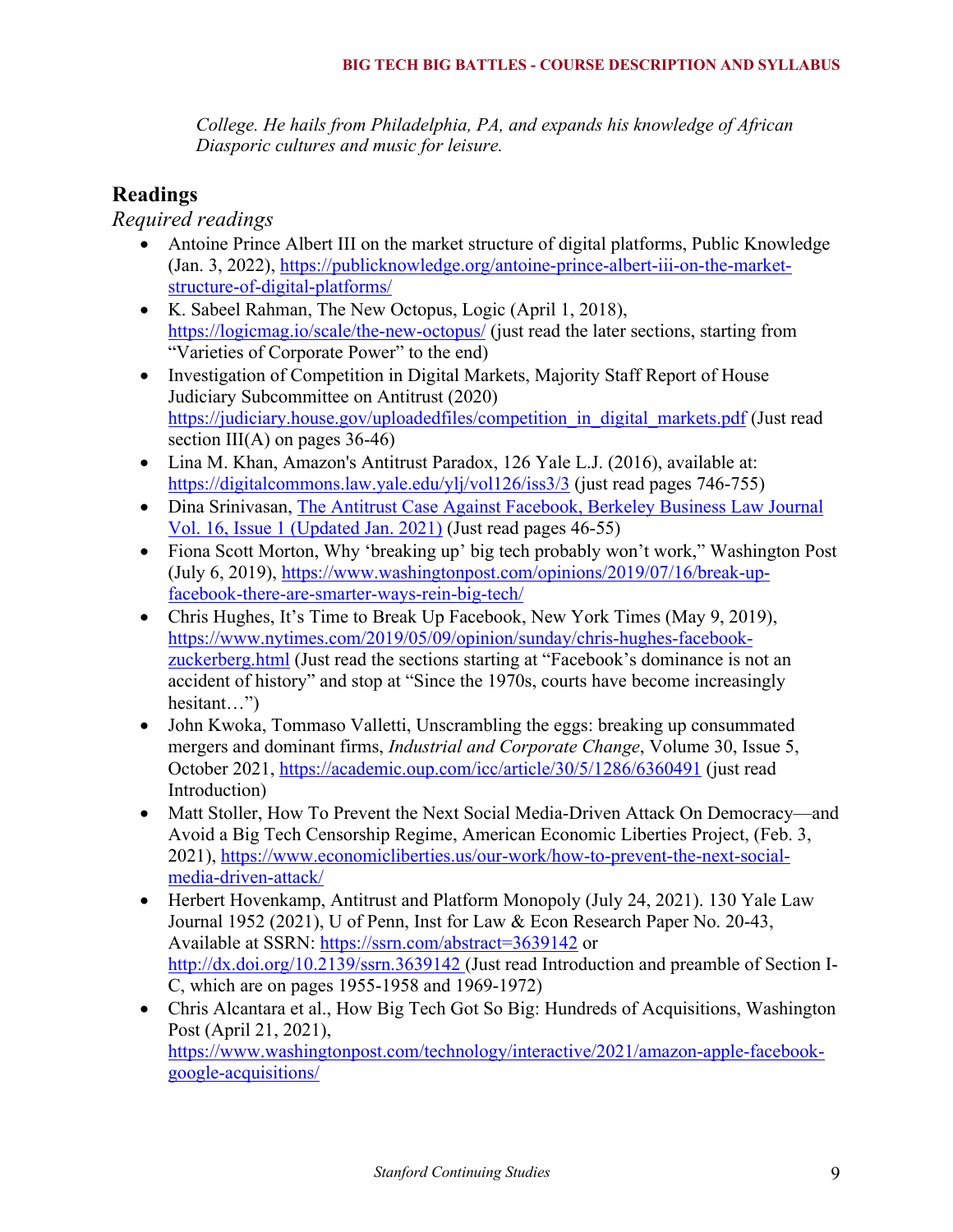• Casey Newton, How social networks got competitive again, Platformer (Feb. 22, 2021), https://www.platformer.news/p/how-social-networks-got-competitive

# **Question Prompts for Discussion Posts**

- What do you think about K. Sabeel Rahman's categories of platform power (transmission power, gatekeeping power, and scoring power)? Are there other types of power you would add? What do you think about the proposed solutions?
- Which industry from the past do you think is most similar to the Big Tech company you are most concerned about?
- Did you learn anything new or surprising about the business models or practices of Big Tech companies?
- Whose argument did you find more persuasive about whether Facebook or other Big Tech companies should be "broken up"?
- What else did you find compelling in the readings?

# **Week 5: Where Are We Now, and What's Ahead?**

### **Learning Objectives**

• Students will learn about any updates in major cases, and be able to identify key features of proposed legislation

#### **Topics**

- Updates and what's next for Big Tech
- Proposed legislation

## **Question Prompts for Discussion Posts**

- Look back at your first impressions from week 1. Have any of your responses changed since then?
- What do you think about the current cases against Big Tech companies?
- Which proposed bill do you think is most important—or most misguided?
- Which views do you find persuasive in the letters to Congress debating the impact of antitrust bills on national security?
- What other solutions do you think are needed to address your concerns about Big Tech?
- Besides the companies we've discussed, what tech companies do you think are on the path to market dominance in the next 5 years?
- What new markets for emerging technologies do you think policymakers or enforcers should keep an eye on?

#### **Videos**

- Watch weekly overview video on Canvas
- Current State on Antitrust and Implications for Companies: Bruce Hoffman, The Conference Board (March 3, 2022), https://www.youtube.com/watch?v=EjKgdqEoQNg
- What the Senate's Anti-Trust Markup Means for Big Tech, Bloomberg Technology (Jan. 20, 2022), https://www.youtube.com/watch?v=4aocYECQ9Ok (*Industry-association*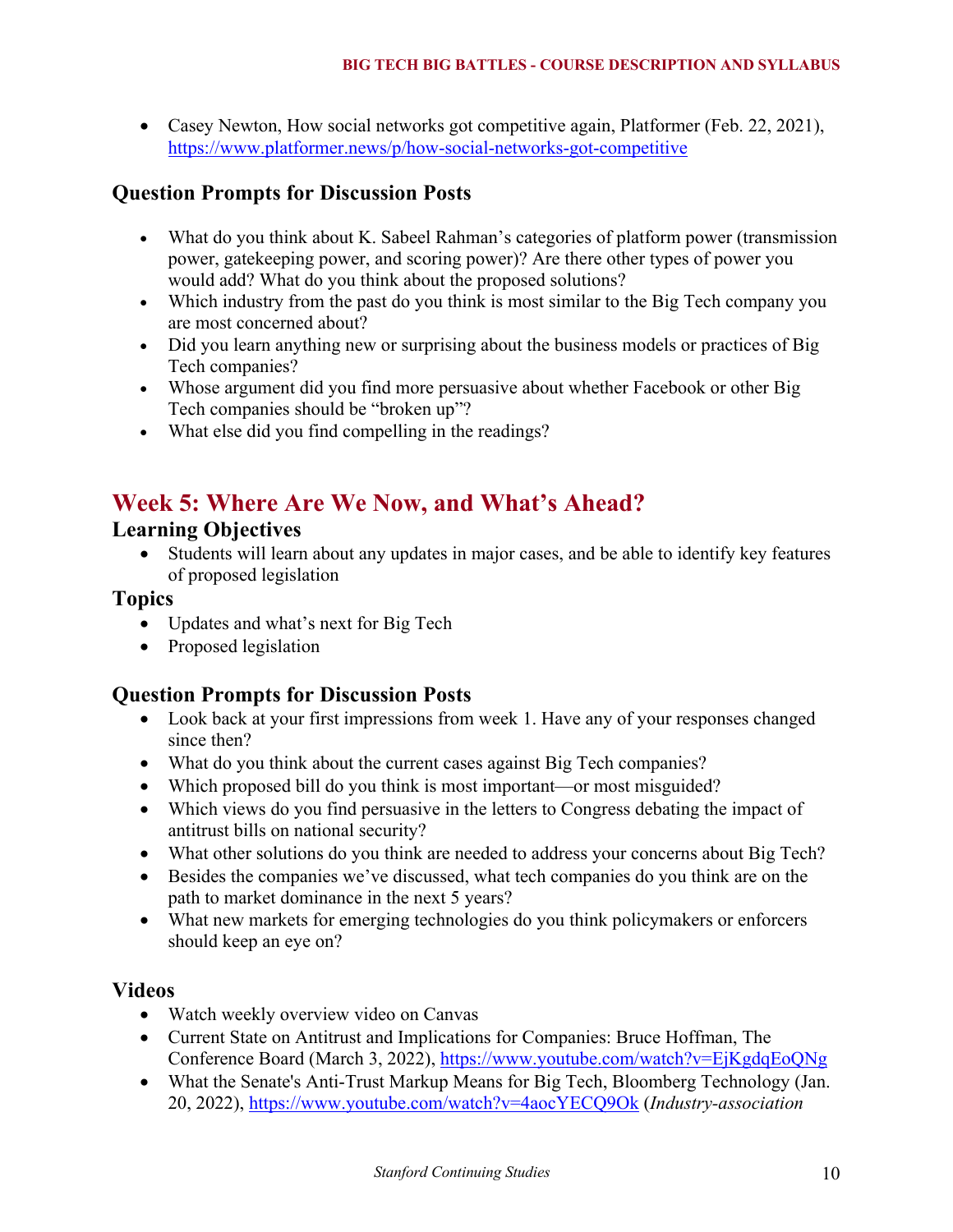*reaction to American Innovation and Choice Online Act; see Readings below for description of the bill).*

- Attend live lecture (or watch afterwards)
	- o **Guest Speakers:**
		- ! **Zach Biesanz, Senior Enforcement Counsel (Antitrust), Office of the Minnesota Attorney General**

*Zach investigates antitrust violations and brings civil and criminal enforcement actions on behalf of the State of Minnesota. Zach has extensive experience bringing cases from the earliest stages of investigation to successful resolution. Zach has collaborated with both federal antitrust enforcement agencies and (almost) every state in investigations and litigation. Previously, Zach worked at the New York Attorney General's office, where he served on the trial team for New York v. Actavis, secured felony pleas from members of a waste cartel, and co-managed the massive multistate investigation that became New York v. Facebook.*

#### ! **Matt Stoller, Director of Research, American Economic Liberties Project**

*Matt Stoller is the Director of Research at the American Economic Liberties Project. He is the author of the Simon and Schuster book Goliath: The Hundred Year War Between Monopoly Power and Democracy, which Business Insider called "one of the year's best books on how to rethink capitalism and improve the economy." David Cicilline, Chairman of the House Antitrust Subcommittee, has called Stoller's work "an inspiration." Stoller is a former policy advisor to the Senate Budget Committee. He also worked for a member of the Financial Services Committee in the U.S. House of Representatives during the financial crisis. While a staffer, he wrote a provision of law mandating a third party audit of the Federal Reserve's emergency lending activities. He also helped cut part of a \$20 billion subsidy to large financial institutions. His 2012 law review article on the foreclosure crisis, The Housing Crash and the End of American Citizenship, predicted the rise of autocratic political forces, and his 2016 Atlantic article, How the Democrats Killed their Populist Soul, helped inspire the new anti-monopoly movement. His writing has appeared in the Washington Post, the New York Times, Fast Company, Foreign Policy, the Guardian, Vice, The American Conservative, and the Baffler. Stoller writes the monopoly-focused newsletter Big, which has tens of thousands of subscribers.*

#### **Readings**

*Required readings*

- What's Ahead for Big Tech?
	- o Choose ONE company to read more about:
		- ! Apple
			- Sara Morrison, How Much Control Should Apple Have Over Your iPhone? Vox (Dec. 8, 2021), https://www.vox.com/recode/22822916/big-tech-antitrustmonopoly-regulation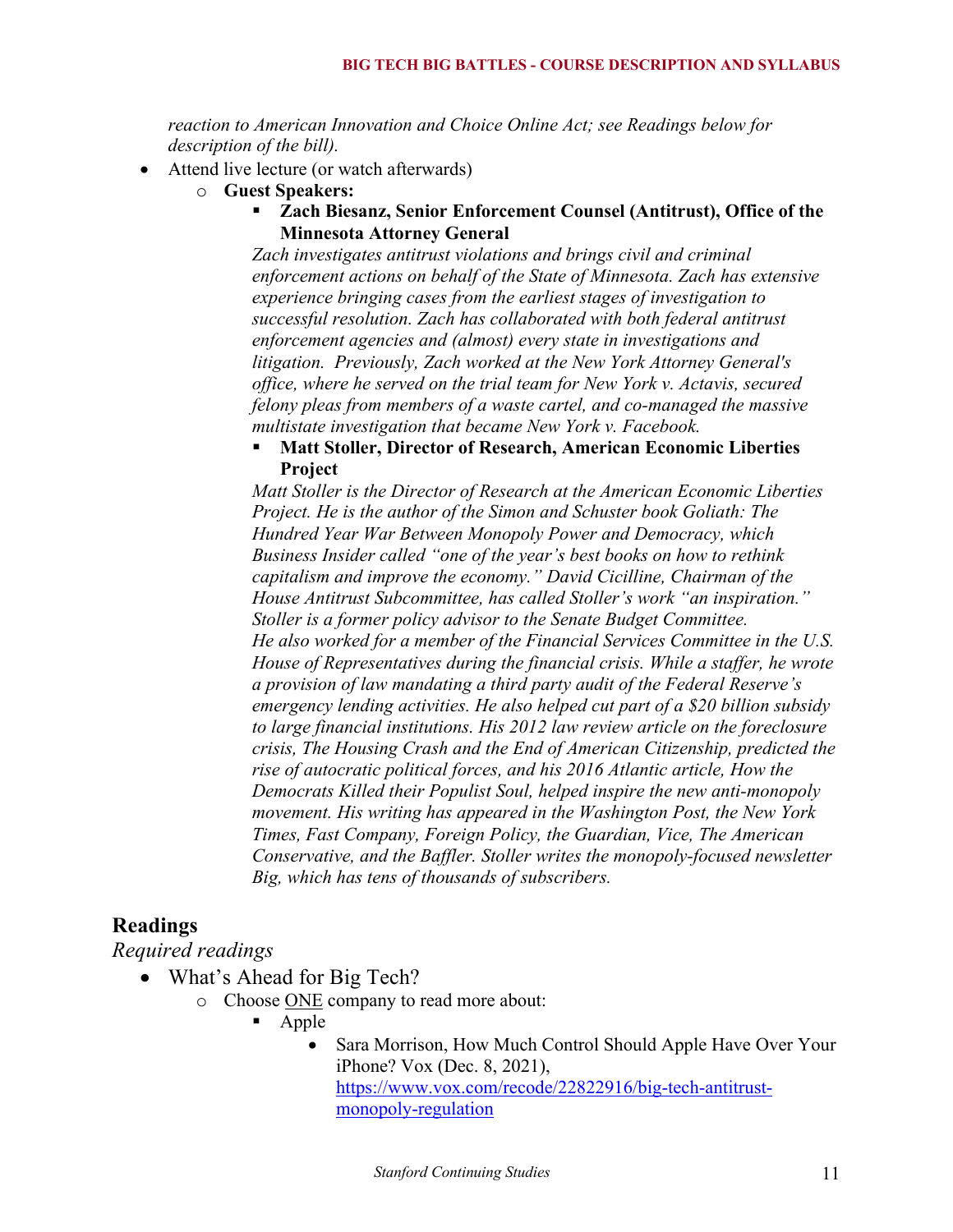- ! Amazon
	- Sara Morrison, The true cost of Amazon's low prices, Vox (Jan.) 13, 2022), https://www.vox.com/recode/22836368/amazonantitrust-ftc-marketplace
- ! Facebook
	- Shirin Ghaffary and Sara Morrison, Can Facebook monopolize the metaverse? Vox (Feb. 16, 2022), https://www.vox.com/recode/22933851/meta-facebook-metaverseantitrust-regulation
- **Microsoft** 
	- Sara Morrison, Microsoft avoided the latest round of Big Tech antitrust scrutiny. Then it bought a company for \$69 billion. Vox (Jan. 27, 2022), https://www.vox.com/recode/22893117/microsoftactivision-antitrust-big-tech
- ! *Note: Vox will also cover Google, but that piece has not been published yet. You will be able to find it here:*  https://www.vox.com/recode/22822916/big-tech-antitrust-monopolyregulation
- Executive action
	- o Executive Order on Promoting Competition in the American Economy, White House Briefing Room (July 9, 2021), https://www.whitehouse.gov/briefingroom/presidential-actions/2021/07/09/executive-order-on-promoting-competitionin-the-american-economy/ (read Section 1: Policy)
- **Legislation** 
	- o Two bills advanced from Committee
		- ! Blackburn, Blumenthal, Klobuchar Introduce Bipartisan Antitrust Legislation To Promote App Store Competition, Press Release (Aug. 11, 2021), https://www.blackburn.senate.gov/2021/8/blackburn-blumenthalklobuchar-introduce-bipartisan-antitrust-legislation-to-promote-app-storecompetition
		- ! Adi Robertson, Everything you need to know about the bill that could blow up the app store, The Verge (Feb. 9, 2022), https://www.theverge.com/22914479/open-app-markets-act-legislationsenate-committee-markup-explained
		- ! Klobuchar, Grassley, Colleagues to Introduce Bipartisan Legislation to Rein in Big Tech, Press Release (Oct. 14, 2021), https://www.klobuchar.senate.gov/public/index.cfm/2021/10/klobuchargrassley-colleagues-to-introduce-bipartisan-legislation-to-rein-in-big-tech
		- ! Tom Romanoff, The American Innovation and Choice Online Act: What it Does and What it Means, Bipartisan Policy Center, Jan. 20, 2022 https://bipartisanpolicy.org/explainer/s2992/
		- ! Nihal Krishan, Antitrust bill would destroy Amazon Prime, critics say, Washington Examiner (Jan. 14, 2022), https://www.washingtonexaminer.com/news/antitrust-bill-would-destroyamazon-prime-critics-say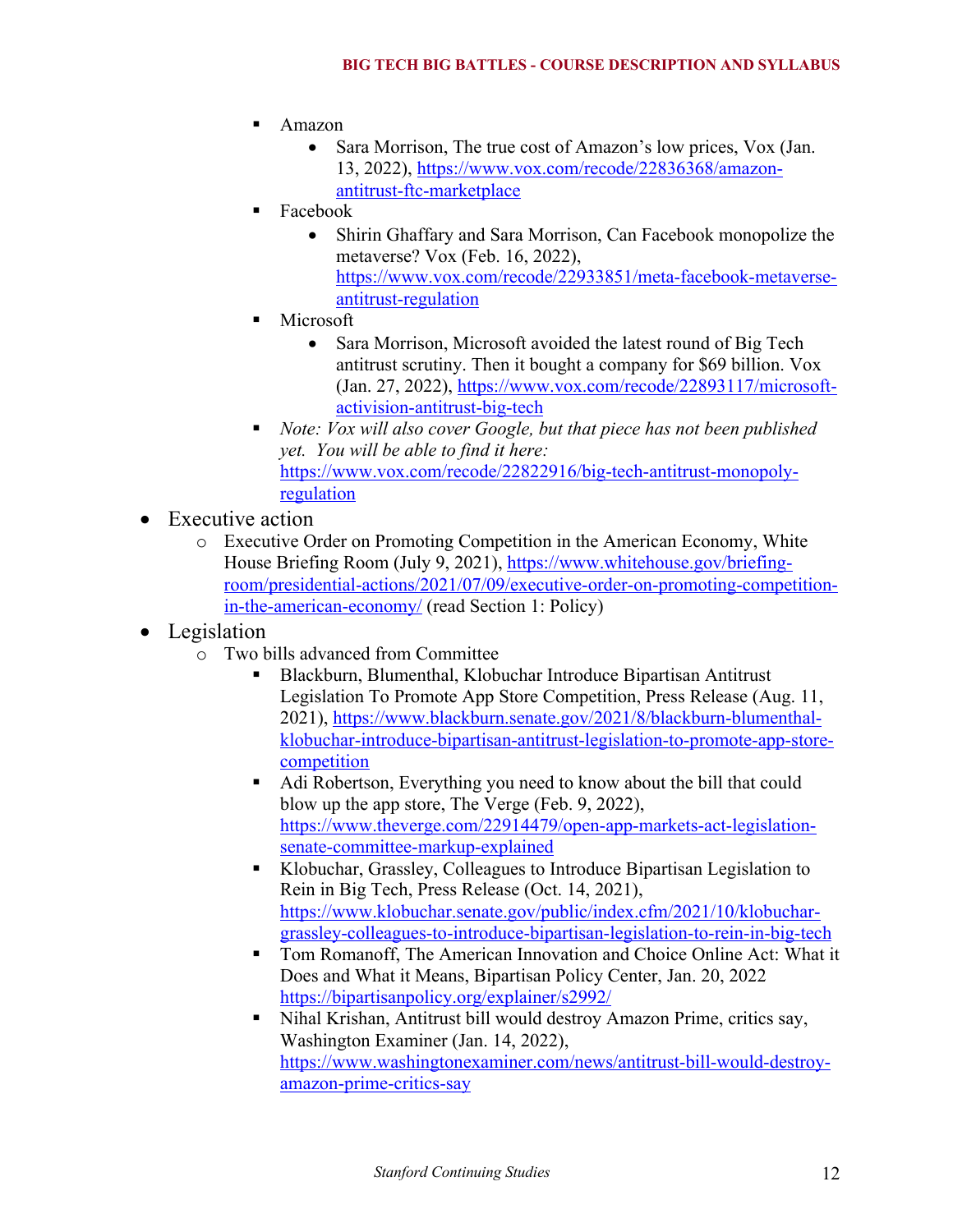- o Warren, Jones Introduce Bicameral Legislation to Ban Anticompetitive Mergers, Restore Competition, and Bring Down Prices for Consumers, Press Release (March 16, 2022), https://www.warren.senate.gov/newsroom/pressreleases/warren-jones-introduce-bicameral-legislation-to-ban-anticompetitivemergers-restore-competition-and-bring-down-prices-for-consumers
- o Senator Klobuchar Introduces Sweeping Bill to Promote Competition and Improve Antitrust Enforcement, Press Release (Feb. 4, 2021), https://www.klobuchar.senate.gov/public/index.cfm/newsreleases?ID=A4EF296B-9072-4244-90AF-54FE43BB0876
- o Kennedy, Klobuchar introduce bill protecting newspapers from Big Tech, Press Release (March 10, 2021), https://www.kennedy.senate.gov/public/2021/3/kennedy-klobuchar-introducebill-protecting-newspapers-from-big-tech
- o House Lawmakers Release Anti-Monopoly Agenda for "A Stronger Online Economy: Opportunity, Innovation, Choice" Congressman David Cicilline, Press Release (June 11, 2021) https://cicilline.house.gov/press-release/houselawmakers-release-anti-monopoly-agenda-stronger-online-economy-opportunity
- o Senator Hawley Introduces The 'Trust-Busting for the Twenty-First Century Act': A Plan to Bust Up Anti-Competitive Big Businesses, Press Release (April 12, 2021), https://www.hawley.senate.gov/senator-hawley-introduces-trust-bustingtwenty-first-century-act-plan-bust-anti-competitive-big
- o Senator Hawley Introduces the Bust Up Big Tech Act, Press Release (April 19, 2021), https://www.hawley.senate.gov/senator-hawley-introduces-bust-big-techact
- o Trahan, Schakowsky Introduce FTC Whistleblower Act To Protect Consumers (Dec. 1, 2021)

https://trahan.house.gov/news/documentsingle.aspx?DocumentID=2318#:~:text= The%20FTC%20Whistleblower%20Act%20of%202021%20will%20help,disclos ure%20of%20unlawful%20activity%20that%20harms%20American%20consume rs.%E2%80%9D

- o Annie McDonough, Can New York lead the nation on antitrust enforcement? City & State (Sept. 14, 2020), https://www.cityandstateny.com/policy/2020/09/can-new-york-lead-the-nationon-antitrust-enforcement/175645/
- Debate over impact of Big Tech and antitrust on national security
	- o Letter from defense officials to Speaker Pelosi and Minority Leader McCarthy opposing antitrust bills on national security grounds, (Sept. 15, 2021), https://s3.documentcloud.org/documents/21062393/national-security-letter-onantitrust.pdf
	- o Letter from non-profit organizations responding to letter from defense officials (Oct. 12, 2021), https://www.economicliberties.us/wpcontent/uploads/2021/10/China-Letter-Final-Signed-10.12.2021.pdf
	- o Letter from industry-association responding to above October 2021 letter (Feb. 1, 2022), https://itif.org/publications/2022/02/01/open-letter-speaker-pelosi-andminority-leader-mccarthy-regarding-national
- How will courts respond to new laws?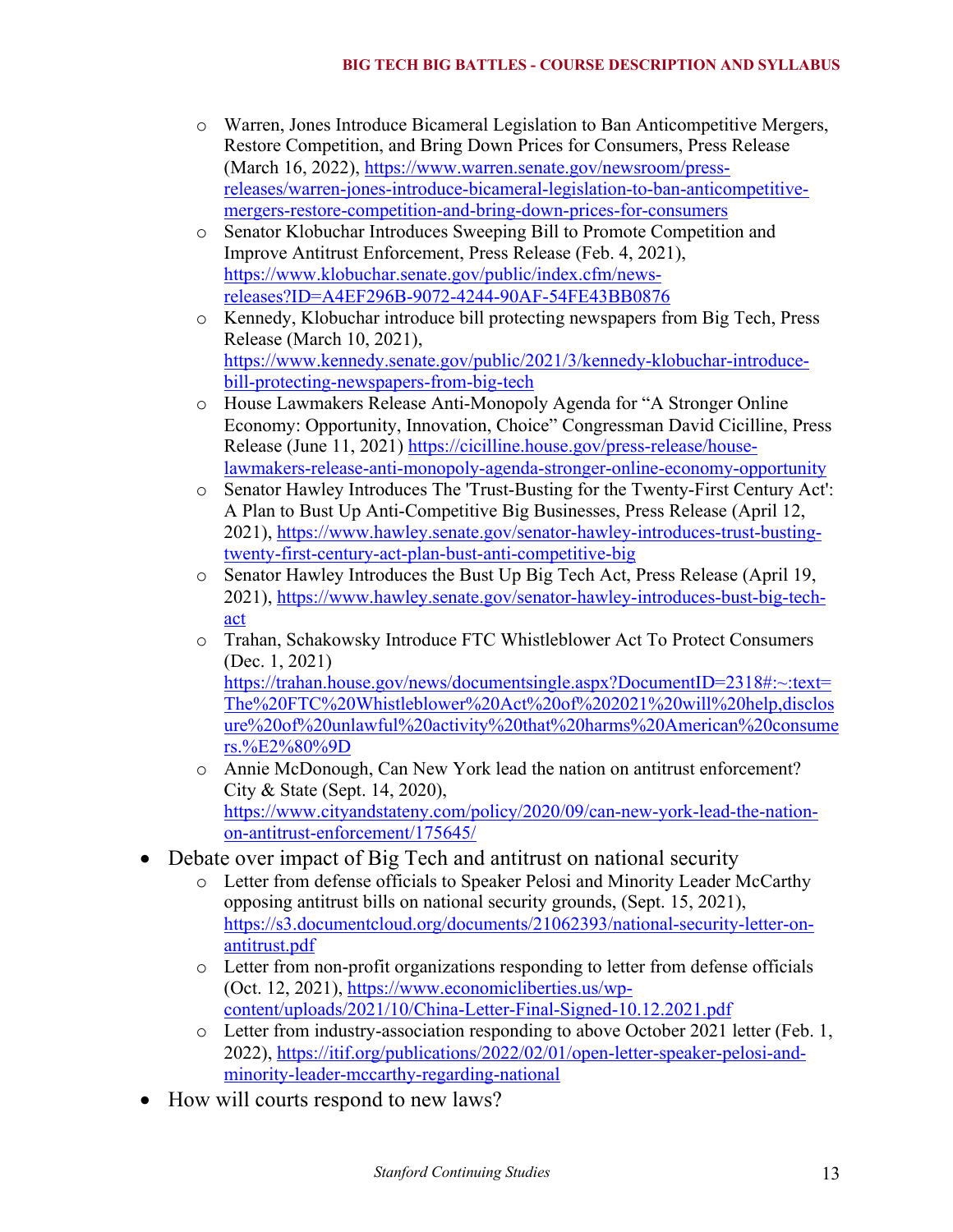- o Crane, Daniel A. "Antitrust Antitextualism." Notre Dame L. Rev. 96, no. 3 (2021): 1205-1256. https://repository.law.umich.edu/articles/2199 (reviewing history of court responses to antitrust legislation and predicting future tensions). (just read Introduction on pages 1205 – 1209)
- Court decisions (so far) in Big Tech cases
	- o Rule 52 Order After Trial on the Merits in *Epic v. Apple*, https://www.courtlistener.com/docket/17442392/812/epic-games-inc-v-appleinc/ (just read pages 151-155)
		- ! *This is the court decision that the parties are currently appealing. Epic's appeal brief is included in the optional readings below. Apple's response brief is due later this month.*
	- o *FTC v. Meta*: Order denying Facebook's motion to dismiss: https://storage.courtlistener.com/recap/gov.uscourts.dcd.224921/gov.uscourts.dcd. 224921.90.0 2.pdf (just read pages 8-34)

# *Optional - References*

- Proposed legislation
	- o H.R. 3816 American Choice and Innovation Online Act, https://www.congress.gov/bill/117th-congress/house-bill/3816, https://cicilline.house.gov/sites/cicilline.house.gov/files/documents/American%20 Innovation%20and%20Choice%20Online%20Act%20-%20Bill%20Text.pdf
		- Senate Version = S. 2992,  $\frac{https://www.congress.gov/bill/117th-1}{https://www.congress.gov/bill/117th-1}$ congress/senate-bill/2992
	- o H.R.3826 Platform Competition and Opportunity Act of 2021, https://www.congress.gov/bill/117th-congress/house-bill/3826, https://cicilline.house.gov/sites/cicilline.house.gov/files/documents/Platform%20 Competition%20and%20Opportunity%20Act%20- %20Bill%20Text%20%281%29.pdf
		- Senate version = S. 3197 https://www.congress.gov/bill/117thcongress/senate-bill/3197
	- o H.R.3825 Ending Platform Monopolies Act, https://www.congress.gov/bill/117th-congress/house-bill/3825, https://cicilline.house.gov/sites/cicilline.house.gov/files/documents/Ending%20Pl atform%20Monopolies%20-%20Bill%20Text.pdf
	- o H.R. 3489 Augmenting Compatibility and Competition by Enabling Service Switching (ACCESS) Act of 2021, https://www.congress.gov/bill/117thcongress/house-bill/3849 & https://cicilline.house.gov/sites/cicilline.house.gov/files/documents/ACCESS%20 Act%20-%20Bill%20Text%20%281%29.pdf
	- o H.R. 3843 Merger Filing Fee Modernization Act https://www.congress.gov/bill/117th-congress/house-bill/3843 & https://cicilline.house.gov/sites/cicilline.house.gov/files/documents/Merger%20Fil ing%20Fee%20Modernization%20Act%20of%202021%20- %20Bill%20Text%20%281%29.pdf